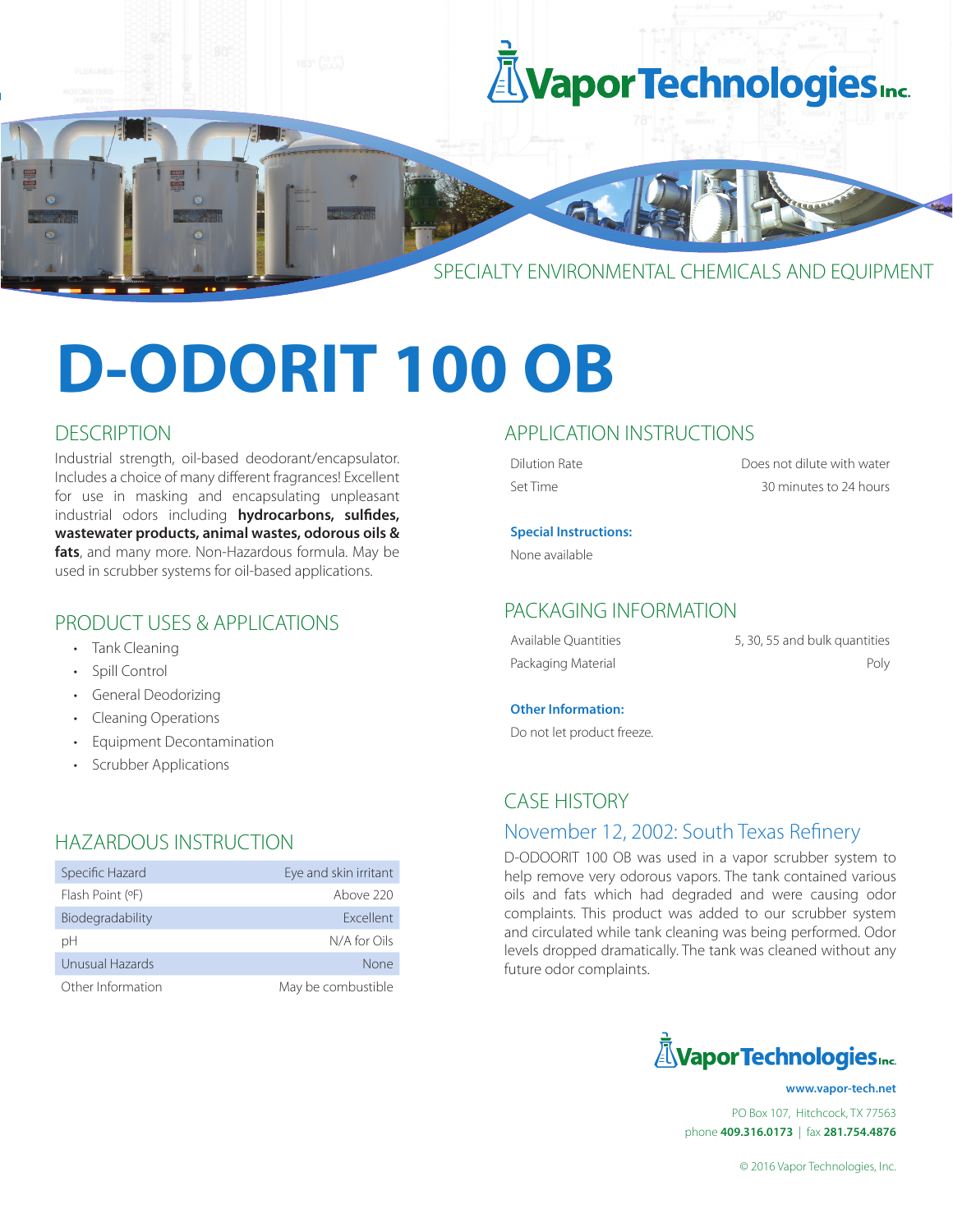

**Specialty Environmental Chemicals**<br>& Equipment



# GHS SAFETY DATA SHEET 'D-ODORIT 100 OB'

#### SECTION 1 - PRODUCT AND COMPANY IDENTIFICATION

Product Name………………………………………….. D-ODORIT 100 OB MANUFACTURER: Chemical Use………………...…………….………..Oil-Based Encapsulator Vapor Technologies, Inc. Chemical Family……………………………………..Mixture 7200 Williams Street Issue Date of SDS……………….………...……..July 18, 2014 Hitchcock, TX 77563 Revision Date of SDS……………….………...…….. 1/31/2022 1/31/22+C15 (409) 316-0173

www.vapor-tech.net

EMERGENCY TELEPHONE NUMBER: (877) 840-0646

## SECTION 2 - HAZARDS IDENTIFICATION GHS CLASSIFICATION: NON-HAZARDOUS Skin Corrosion/Irritation: Category 3 None Known None Known None Known None Known Eye Damage/Irritation: Category 2B **Health Environmental Environmental Physical**

# NO SYMBOL WARNING

# GHS LABEL: SIGNAL WORD:

| <b>Hazard Statements</b>                   | <b>Precautionary Statements</b>                                                  |
|--------------------------------------------|----------------------------------------------------------------------------------|
| <b>IH316: Causes mild skin irritation.</b> | <b>P264:</b> Wash hands thoroughly after handling.                               |
| H320: Causes eye irritation.               | P305 + P351 + P338: IF IN EYES: Rinse cautiously with water for several minutes. |
|                                            | Remove contact lenses, if present and easy to do. Continue rinsing.              |
|                                            | P332 + P313: If skin irritation occurs: Get medical advice/attention.            |
|                                            | P337 + P313: If eye irritation persists: Get medical advice/attention.           |

|                                                           | <u>NFPA</u>    |  | <b>HMIS</b>    |                        | l0 - Minimal |
|-----------------------------------------------------------|----------------|--|----------------|------------------------|--------------|
| Health                                                    |                |  |                | <b>Health</b>          | 1 - Slight   |
| Flammability                                              | 0              |  | $\overline{0}$ | Flammability           | 2 - Moderate |
| Reactivity                                                | $\overline{0}$ |  | 0              | <b>Physical Hazard</b> | 3 - Serious  |
| <b>Special Notice</b>                                     |                |  | G              | <b>PPE</b>             | 4 - Severe   |
| G - Safety Glasses, Gloves & Vapor                        |                |  |                |                        |              |
| Respirator.                                               |                |  |                |                        |              |
|                                                           |                |  |                |                        |              |
| <b>SECTION 3 - COMPOSITION/INFORMATION ON INGREDIENTS</b> |                |  |                |                        |              |

| :CHON 3 - COMPOSITION/INFORMATION ON INGREDIENTS |                                |             |                      |  |
|--------------------------------------------------|--------------------------------|-------------|----------------------|--|
|                                                  | <b>INGREDIENTS</b>             | <u>CAS#</u> | <b>CONCENTRATION</b> |  |
|                                                  | <b>Natural Plant Based Oil</b> | 9083 41 4   | 95%                  |  |
|                                                  | <b>Ester Odorant</b>           | N/A         | 5%                   |  |
|                                                  |                                |             |                      |  |

| <b>SECTION 4 - FIRST AID MEASURES</b> |                                                                                                  |
|---------------------------------------|--------------------------------------------------------------------------------------------------|
|                                       |                                                                                                  |
|                                       |                                                                                                  |
|                                       |                                                                                                  |
|                                       | DO NOT INDUCE VOMITING! Drink one or two glasses of water and get medical attention immediately! |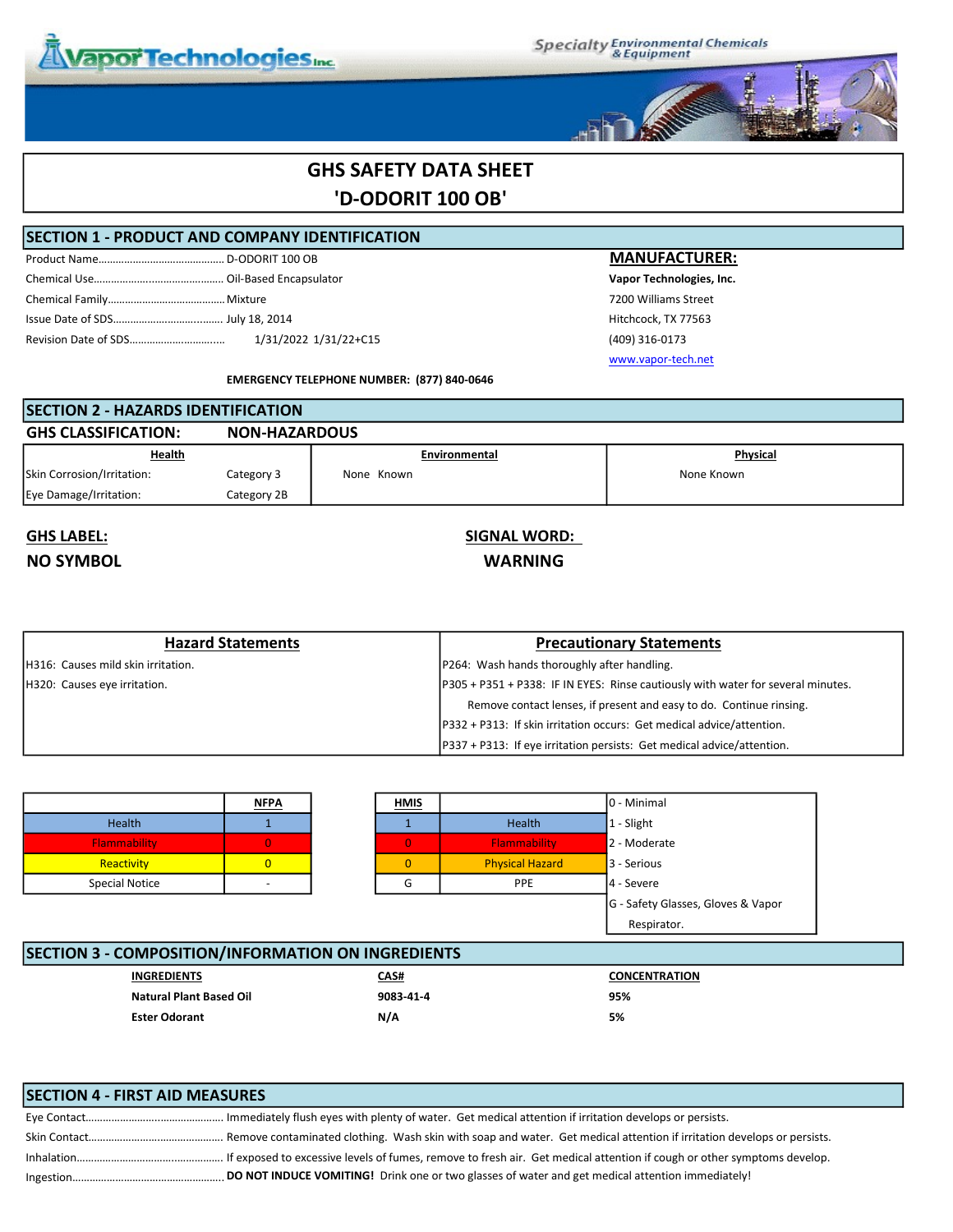| <b>SECTION 5 - FIREFIGHTING MEASURES</b>                                                                               |                                                                                                           | Page 2                                                                     |                                                                                       | <b>D-ODORIT 100 OB</b>                                                                                                                               |  |  |
|------------------------------------------------------------------------------------------------------------------------|-----------------------------------------------------------------------------------------------------------|----------------------------------------------------------------------------|---------------------------------------------------------------------------------------|------------------------------------------------------------------------------------------------------------------------------------------------------|--|--|
| Suitable Extinguishing Media:  Use foam, carbon dioxide, or water spray to extinguish flames.                          |                                                                                                           |                                                                            |                                                                                       |                                                                                                                                                      |  |  |
|                                                                                                                        |                                                                                                           | Unsuitable Extinguishing Media: No further relevant information available. |                                                                                       |                                                                                                                                                      |  |  |
| Combustion Products:  None.                                                                                            |                                                                                                           |                                                                            |                                                                                       |                                                                                                                                                      |  |  |
|                                                                                                                        |                                                                                                           |                                                                            |                                                                                       |                                                                                                                                                      |  |  |
|                                                                                                                        |                                                                                                           |                                                                            |                                                                                       | and full protective gear. Water runoff may cause environmental damage. Dike and collect water used to fight fire.                                    |  |  |
| <b>SECTION 6 - ACCIDENTAL RELEASE MEASURE</b>                                                                          |                                                                                                           |                                                                            |                                                                                       |                                                                                                                                                      |  |  |
| Personal Precautions: Prevent contact with skin and eyes. See Section 8.                                               |                                                                                                           |                                                                            |                                                                                       |                                                                                                                                                      |  |  |
| Environmental Precautions Prevent entry of product into drains, sewers, surface or ground water.                       |                                                                                                           |                                                                            |                                                                                       |                                                                                                                                                      |  |  |
|                                                                                                                        |                                                                                                           |                                                                            |                                                                                       | Methods for Cleaning Up: Clean up spills immediately. Absorb spill with inert material (e.g., dry sand or earth), then place in a suitable container |  |  |
|                                                                                                                        | for disposal.                                                                                             |                                                                            |                                                                                       |                                                                                                                                                      |  |  |
| <b>SECTION 7 - HANDLING AND STORAGE</b>                                                                                |                                                                                                           |                                                                            |                                                                                       |                                                                                                                                                      |  |  |
|                                                                                                                        |                                                                                                           |                                                                            |                                                                                       |                                                                                                                                                      |  |  |
|                                                                                                                        |                                                                                                           |                                                                            | clothing and eye protection when handling this product. Use in well ventilated areas. |                                                                                                                                                      |  |  |
|                                                                                                                        |                                                                                                           |                                                                            |                                                                                       |                                                                                                                                                      |  |  |
|                                                                                                                        |                                                                                                           |                                                                            |                                                                                       |                                                                                                                                                      |  |  |
|                                                                                                                        |                                                                                                           |                                                                            |                                                                                       |                                                                                                                                                      |  |  |
| <b>SECTION 8 EXPOSURE CONTROL / PERSONAL PROTECTION</b>                                                                |                                                                                                           |                                                                            |                                                                                       |                                                                                                                                                      |  |  |
| <b>EXPOSURE LIMITS:</b>                                                                                                | Component                                                                                                 | <b>ACGIH (TLV)</b>                                                         | <u>ACGIH (STEL)</u>                                                                   | <u>OSHA (PEL)</u>                                                                                                                                    |  |  |
|                                                                                                                        | Natural Plant Based Oil                                                                                   | Not Known                                                                  | Not Known                                                                             | Not Known                                                                                                                                            |  |  |
|                                                                                                                        |                                                                                                           |                                                                            |                                                                                       |                                                                                                                                                      |  |  |
| Engineering Controls Good general ventilation should be sufficient to control airborne levels.                         |                                                                                                           |                                                                            |                                                                                       |                                                                                                                                                      |  |  |
| <b>Personal Protective Equipment (PPE):</b>                                                                            |                                                                                                           |                                                                            |                                                                                       |                                                                                                                                                      |  |  |
|                                                                                                                        |                                                                                                           |                                                                            |                                                                                       |                                                                                                                                                      |  |  |
|                                                                                                                        |                                                                                                           |                                                                            |                                                                                       |                                                                                                                                                      |  |  |
| Respiratory Protection For most situations, no respiratory protection is necessary.                                    |                                                                                                           |                                                                            |                                                                                       |                                                                                                                                                      |  |  |
| General Hygiene Consideration There are no known health hazards associated with this product when used as recommended. |                                                                                                           |                                                                            |                                                                                       |                                                                                                                                                      |  |  |
|                                                                                                                        | The following general hygiene considerations are recognized as common, good industrial hygiene practices: |                                                                            |                                                                                       |                                                                                                                                                      |  |  |
|                                                                                                                        | Wash hands after use and before eating.                                                                   |                                                                            |                                                                                       |                                                                                                                                                      |  |  |
|                                                                                                                        | Avoid breathing vapors.                                                                                   |                                                                            |                                                                                       |                                                                                                                                                      |  |  |
|                                                                                                                        | Wear safety glasses and gloves.                                                                           |                                                                            |                                                                                       |                                                                                                                                                      |  |  |
|                                                                                                                        |                                                                                                           |                                                                            |                                                                                       |                                                                                                                                                      |  |  |
| <b>SECTION 9 - PHYSICAL &amp; CHEMICAL PROPERTIES</b>                                                                  |                                                                                                           |                                                                            |                                                                                       |                                                                                                                                                      |  |  |
|                                                                                                                        |                                                                                                           |                                                                            |                                                                                       |                                                                                                                                                      |  |  |
|                                                                                                                        |                                                                                                           |                                                                            |                                                                                       |                                                                                                                                                      |  |  |
|                                                                                                                        |                                                                                                           |                                                                            |                                                                                       |                                                                                                                                                      |  |  |
|                                                                                                                        |                                                                                                           |                                                                            |                                                                                       |                                                                                                                                                      |  |  |
|                                                                                                                        |                                                                                                           |                                                                            |                                                                                       |                                                                                                                                                      |  |  |
|                                                                                                                        |                                                                                                           |                                                                            |                                                                                       |                                                                                                                                                      |  |  |
|                                                                                                                        |                                                                                                           |                                                                            |                                                                                       |                                                                                                                                                      |  |  |
|                                                                                                                        |                                                                                                           |                                                                            |                                                                                       |                                                                                                                                                      |  |  |
|                                                                                                                        |                                                                                                           |                                                                            |                                                                                       |                                                                                                                                                      |  |  |
|                                                                                                                        |                                                                                                           |                                                                            |                                                                                       |                                                                                                                                                      |  |  |
|                                                                                                                        |                                                                                                           |                                                                            |                                                                                       |                                                                                                                                                      |  |  |
|                                                                                                                        |                                                                                                           |                                                                            |                                                                                       |                                                                                                                                                      |  |  |
| Upper/Lower flammability or explosive limits: Not Established.                                                         |                                                                                                           |                                                                            |                                                                                       |                                                                                                                                                      |  |  |
|                                                                                                                        |                                                                                                           |                                                                            |                                                                                       |                                                                                                                                                      |  |  |
|                                                                                                                        |                                                                                                           |                                                                            |                                                                                       |                                                                                                                                                      |  |  |
|                                                                                                                        |                                                                                                           |                                                                            |                                                                                       |                                                                                                                                                      |  |  |
|                                                                                                                        |                                                                                                           |                                                                            |                                                                                       |                                                                                                                                                      |  |  |
| <b>SECTION 10 - STABILITY &amp; REACTIVITY</b>                                                                         |                                                                                                           |                                                                            |                                                                                       |                                                                                                                                                      |  |  |